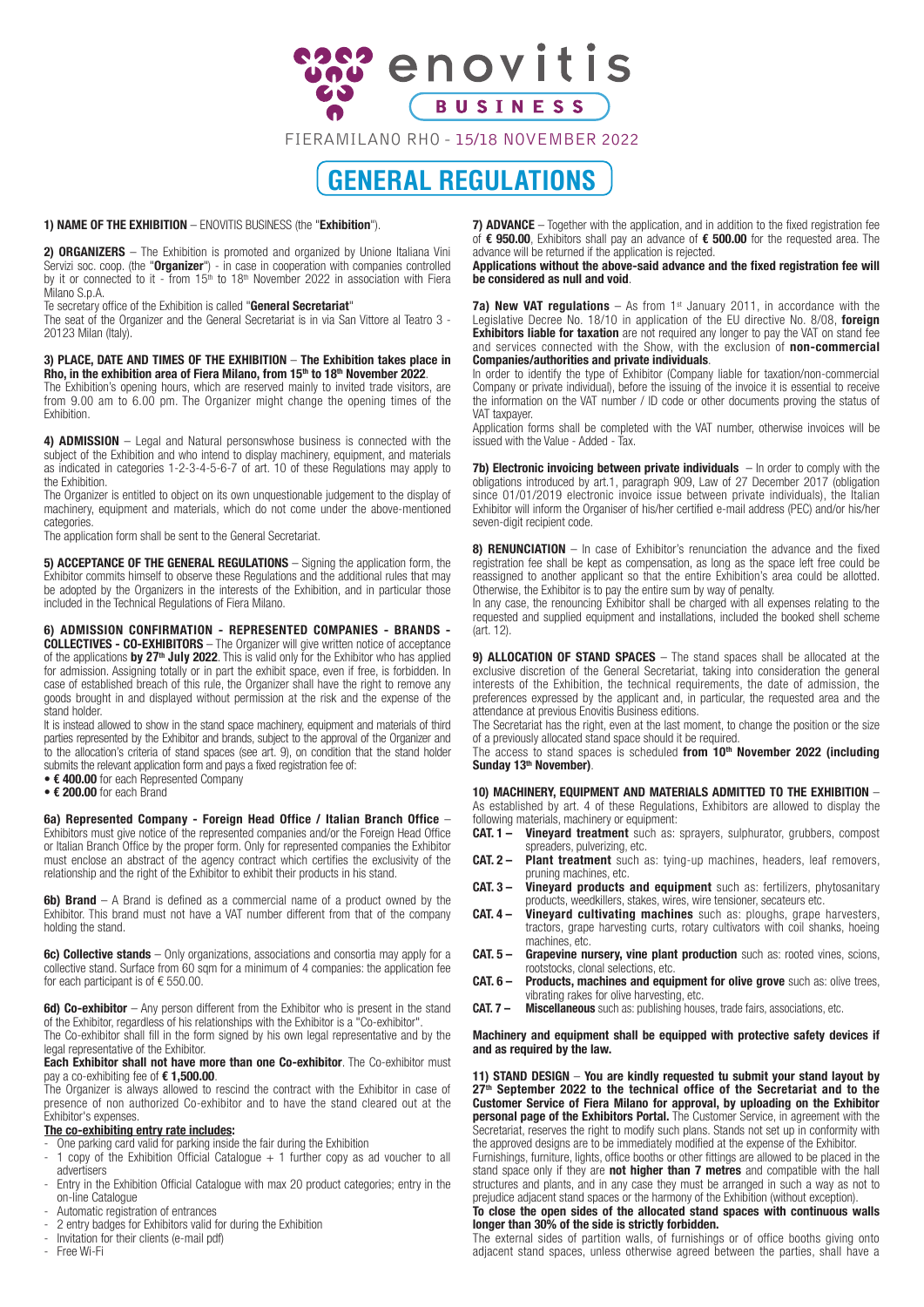

## FIERAMILANO RHO - 15/18 NOVEMBER 2022

perfectly uniform and flat surface and are to be painted in a light, neutral colour. Subject to verification of feasibility with the appropriate office of Fiera Milano, the hanging of American type truss beams is allowed only and only at a height of 7 meters above the ground. It is possible to hang logos and graphics on these structures, as long as they are set back at least 1 m from the sides bordering the next-door spaces. even in the case of American structures on the ground.

All objects and furnishings which may cause damage or inconvenience to other Exhibitors or to Visitors, if decided by the Secretariat, shall be immediately removed.

The Exhibitor takes full responsibility for the accordance of his stand (fittings, products, and the like.) with the current safety regulations.

**11a) Upper floor**  $-$  In all pavilions you are allowed to make upper floors on following terms:

- block stand of minimum 90 sqm<br>• the unner floor shall be no more
- the upper floor shall be no more than 50% of the ground floor and in any case no more than 200 sqm whatever is the surface of the ground floor
- you are not allowed to display goods on the upper floor
- the cost of the upper floor is € 100.00/sqm. You are kindly requested to send to the Secretariat by 27th September 2022 a written statement that you are planning an upper floor with the right area in square metres.

This terms are meant as alterations-deviations from Fiera Milano ones that will be sent later to the Exhibitors.

11b) Ceiling hanging structures - You are allowed to hang structures from the ceiling always observing the maximum allowed height quoted in art. 11 of these Regulations. For technical information about making procedures, please see the Technical Regulations of Fiera Milano.

11c) Gangways – Occupation of gangways with carpet or aerial structures (trusses) has a cost per sqm: you can request an estimate to the General Secretariat. If you are approved you must observe the safety rules prescribed by Fiera Milano.

12) SHELL SCHEME PACKAGE - You can book a shell scheme package supplied directly by the General Secretariat - as better detailed in the attached prospectus - by sending the advance of € 30.00/sqm.

The Secretariat is also at your disposal - as already pointed out on the application form - to make an estimate for customized shell scheme stands. The stand structures cannot be painted, nor lined with material either glued or fixed with nails, screws, screw anchors and so on.

In case of damages to the stand the entire cost of a new supply will be charged. For organisation reasons cancellation notices will be accepted by the General Secretary only if received before the stand allocation notice is issued, otherwise the full amount will be charged in the final statement of account.

Pre-fitted stands will be available from 14<sup>th</sup> November 2022 and must be vacated by 19<sup>th</sup> November 2022. For different times, it is necessary to contact the Secretariat in advance.

13) SAFETY – Each Exhibitor is required to scrupulously comply with the entire regulatory system in force, also and above all with regard to the protection of the health and physical integrity of workers, and with labour, social security and welfare legislation for the entire duration of the Exhibition, including the time required for the assembly and dismantling of stands and any other related activity, waste disposal included. Furthermore, the Exhibitor undertakes to observe and ensure that all contractors working on its behalf, during the assembly and dismantling of the stand and in relation to any other related or connected activity, comply with the Technical Regulations of Fiera Milano and any supplementary sections thereof that he declares having fully understood, the provisions contained in art. 88 of the Italian Legislative Decree 81/2008, paragraph 2-bis and its implementing Ministerial Decree of 22.7.2014, issued by the Ministry of Labour and Social Policies and the Ministry of Health. The Technical Regulations, which can be consulted on the website www.fieramilano.it, in the section "Exhibitors - Technical Documents – Link to event" contain, among other things, precautionary rules regarding exhibition safety (fire prevention, electrical systems, environmental protection, etc.), with the exclusion of the specific safety rules concerning the activities carried out by the Exhibitor or contracted out by the latter to the contractors (stand assembly and dismantling and related activities), the verification and observance of which remains the responsibility of the Exhibitor itself. For the purposes of fulfilling the obligations contained in the Italian Ministerial Decree 22.7.2014 above, the Organiser makes the documents referred to in Annexes IV and V of the Ministerial Decree itself available on its own website and that of Fiera Milano. Behaviours that do not comply with the above safety regulations, in particular when they may affect the general safety of the halls and third parties present, may be the subject of intervention by the Organiser and/or Fiera Milano, as part of random and sample checks, and may result in the immediate deactivation of utilities supplied to the stand or the immediate closure of the same. Any other consequence that may arise from failure to comply with the above provisions is solely the responsibility of the Exhibitor and the its contracted companies. Fiera Milano may remove from the Exhibition Centre personnel of contractors/self-employed persons working on behalf of the Exhibitor if they do not have the identification card provided for by articles 18, paragraph 1, letter u), 21, paragraph 1, letter c), 26, paragraph 8 of the Italian Legislative Decree 81/08 and non-EU personnel if, even if they have the identification card referred to above, they do not have a valid, legible residence permit or a valid, legible identity card.

The Employer who is responsible for such personnel will be charged consequently.

The Exhibitor that, as customer, has authorised the company to operate in the district on its own account for the execution of works, will be informed of the claim.

The Exhibitor is responsible for the compliance with the regulations in force of everything that is carried out and organised on its behalf in relation to outfittings, structures, systems, products on display and all related activities. Each Exhibitor must appoint a "Contact Person for the Exhibition Safety of the exhibitor" (RSE) who will, for safety purposes, be liable towards all subjects possibly involved for all responsibilities in respect of the activities conducted on the Exhibitor's behalf during the entire time of stay at the exhibition district. At the Exhibitor's discretion, and under its full responsibility, the RSE may also be a different person in each of the three stages mentioned above (assembly, exhibition and dismantling).The name of this Contact Person and the relevant telephone numbers must be communicated to the Organiser and Fiera Milano before the stand assembly works begin and, in any case, before workers and materials enter the Fiera Milano district. The names and contact details of the Contact Persons for the Exhibition Safety of neighbouring stands will be made available to Exhibitors at the Organiser and at Fiera Milano. Each Exhibitor, through his own contact person for the Exhibition Safety, must work jointly with the Contact person for the Exhibition Safety of the neighbouring stand so that, through the exchange of information, it will be possible to identify any preventive measures to be applied to eliminate or, where this is not possible, minimise the risks of interference, where present.If the name of the "Contact Person for the Exhibition Safety of the exhibitor" (RSE) is not communicated, this function will be held by the legal representative of the Exhibitor Company. Any changes to the name of the "Contact Person for the Exhibition Safety of the exhibitor" must be promptly communicated to the Organiser and Fiera Milano. The most relevant obligation for the Customer concerns the DUVRI [unified document for the assessment of interference risks], or the PSC [safety and coordination plan] in the event that, respectively, the rules contained in article 26 of the Italian Legislative Decree 81/08 are applied, or those contained in Title IV of the same decree, relating to work safety at construction sites, according to the provisions of the Italian Interministerial Decree of 22 July 2014.

This documentation must be uploaded to the appropriate section of the Fiera Milano Exhibitors Portal available to the competent authorities (ATS and the police) and be present at the stand for the entire period of the event (including assembly and dismantling). Service providers working on behalf of Fiera Milano will only access the stand in the presence of the "Contact Person for the Exhibition Safety of the exhibitor" and after authorisation from the latter. The above restriction does not apply to personnel responsible for surveillance and security of the area.

13a) SAFETY PROTECTION MEASURES FOR PERSONS PRESENT AT THE **EXHIBITION CENTRE**— Fiera Milano, in compliance with the provisions imposed by the Public Safety Authority, adopts the infrastructural, organisational and operational measures deemed appropriate for safety protection for persons present, in any capacity, at the Exhibition Centre.

Including but not limited to, at the sole discretion of Fiera Milano, the following:

a) specific methods of access to the Exhibition Centre and exit from the same (destination of specific gates or reserved lanes, opening times, access and flow regulation and control systems) - even if differentiated - for the different user categories of the Centre;

b) security checks, also performed with the aid of fixed or portable technical equipment, on people, luggage and personal belongings, and on means of transport and work vehicles, both upon entry into the Exhibition Centre, within the Exhibition Centre grounds and, where necessary, upon exit from the same. The checks are performed by Fiera Milano personnel or by third parties appointed by the same. Without prejudice to any disclosure of the fact to the Police and the consequent measures taken by them, users who do not agree to undergo the checks will be prohibited access to the Exhibition Centre or, if they are already inside the Centre, they will be immediately removed. Users subjected to controls are required to provide maximum cooperation, so that operations may be carried out as efficiently as possible and as quickly as possible according to the nature of the activity. Upon the outcome of these checks, without prejudice to any communication of the fact to the police and the consequent measures taken by the same, Fiera Milano reserves the unquestionable right to prohibit access to the Exhibition Centre to suspicious people or objects and if the suspicious people are already inside the Exhibition Centre, to immediately remove them from the Exhibition Centre, while suspect objects must be immediately removed from the Exhibition Centre by and under the responsibility of their owners. Fiera Milano is not required to set up deposit and custody services for suspicious items;

c) changes or limitations on traffic and pedestrian and vehicular traffic inside the Exhibition Centre, possibly also with the installation of barriers, new jersey elements, bollards and similar equipment;

d) forced removal, at the risk and expense of the owner, of transport or work vehicles, of objects or personal belongings considered to be suspect or which anyway hinder the carrying out of the security checks.

The above provisions are also applicable to all visitors and guests admitted to the event.

14) LOUDSPEAKERS - SOUND TRANSMISSIONS - NEON SIGNS - ADVERTISING - SIAE (Authors' and Publishers' Association) FEES - Sound transmissions are forbidden, including those from radio receivers. The General Secretariat might use the loudspeakers set up inside the fair for its own communications or in an emergency.

Neon signs are allowed only if the light is not intermittent. Light beams thrown on the ceiling or along the aisles are strictly forbidden.

Advertising is allowed only inside one's own stand and only to Exhibitors / Represented Companies / Brands duly admitted to the Exhibition. Any other form of loud advertisement which might cause inconvenience, such as music, projections with sound, shows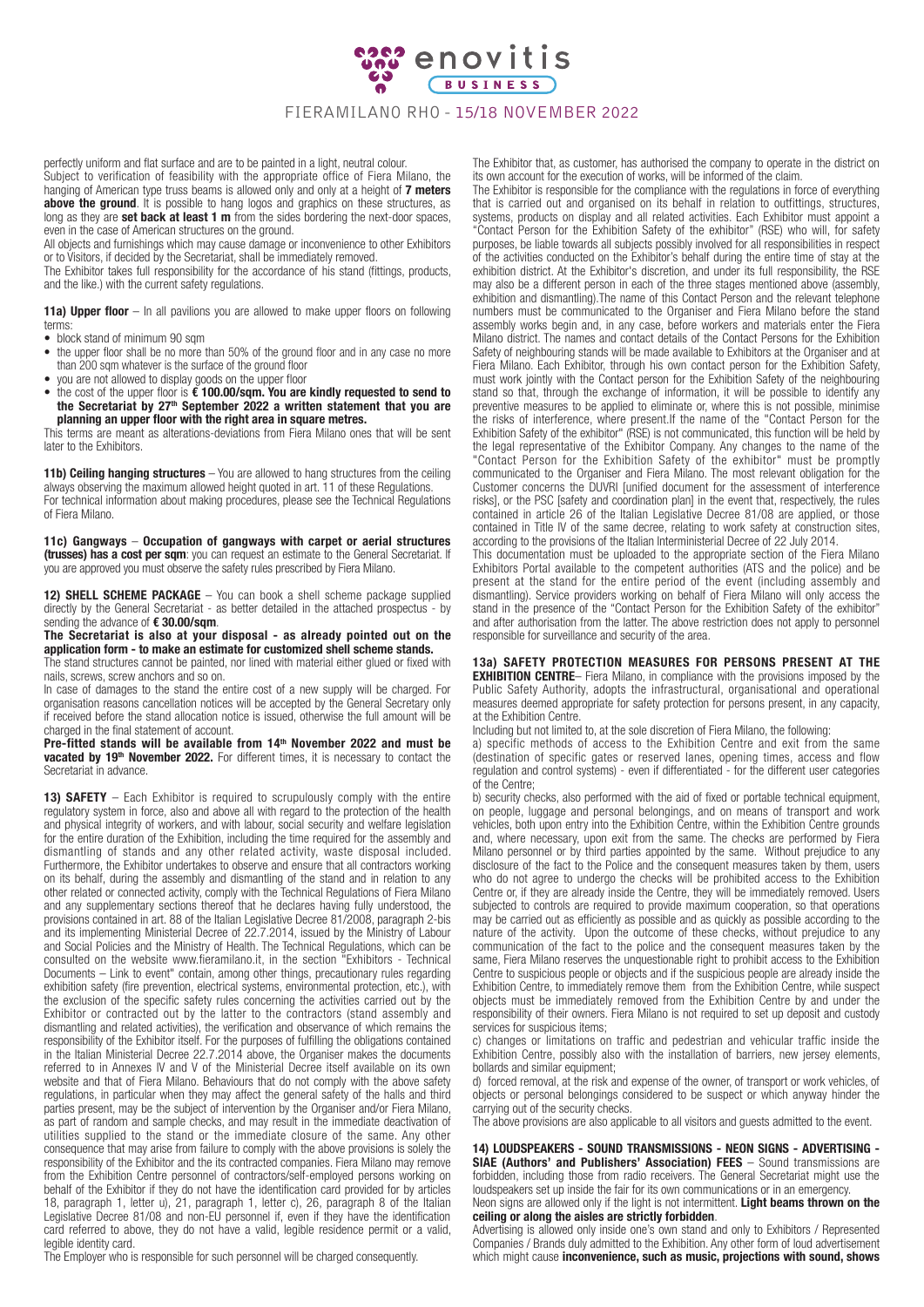

## with or without music, etc. is forbidden.

By distribution of sound and video graphic and multimedia supports containing protected works or creations of the mind according to Law 22.4.1941 no. 633, you shall pay the copyright royalties as well as the taxes relating to the authentication of these supports according to art. 181 bis of the same law. The use of such works without a permit as well as of the above said supports without the stamp SIAE is liable to a penalty according to art. 171 and following Law 633/41.

## 15) ENTRY RATES

| – Exhibition Area                            |          |
|----------------------------------------------|----------|
| - Stand with 1 front (1 open side)           | € 105.00 |
| - Corner stand or on 2 aisles (2 open sides) | € 112.00 |
| - Front stand (3 open sides)                 | € 120.00 |
| - Block stand (4 open sides)                 | € 123.00 |
|                                              |          |

## DISCOUNTED RATES for ENOVITIS IN CAMPO 2022 STAND HOLDERS

| - Stand with 1 front (1 open side)           | €75.00  |
|----------------------------------------------|---------|
| - Corner stand or on 2 aisles (2 open sides) | € 80.00 |
| - Front stand (3 open sides)                 | € 86.00 |
| - Block stand (4 open sides)                 | € 88.00 |

Prices only apply to empty space, without any kind of shell scheme.

The whole area occupied by the same company, without gaps along the perimeter, is charged with these prices.

- $-$  € 7.00 per square metre for the following flat-rate services:
	- So many extinguishers in the stand as required by the law
	- Electric power up to 10 kW<br>- Daily cleaning of the stand
	- Daily cleaning of the stand
	- Heating in the Exhibition halls
	- Surveillance, general lighting of pavilions and fire prevention in the common areas Payment of municipal tax on advertising
	- Copyright for any audiovisual aids in the stands that are chargeable with duty. Royalties due to artists interpreters performers and to phonographic producers and to SCF - Consorzio Fonografici - are also included according to art. 72 and 73bis L 633/1941.

Occupation of gangways with carpet or aerial structures (trusses) has a cost per sqm: you can request an estimate to the General Secretariat (see art. 11c).

#### - Registration fee:

- Free Wi-Fi

In addition each stand holder is required to pay the fixed registration fee of €950.00, plus € 400.00 for each Represented Company and € 200.00 for each Brand. The registration fee includes the following services:

- Technical assistance to the Exhibitor during the Exhibition
- One parking card for each stand holder valid for parking inside the fair during the Exhibition
- $\overline{O}$ fficial Catalogue of the Exhibition: 1 copy to each Exhibitor  $+$  1 further copy as ad voucher to all advertisers
- Entry in the Exhibition Official Catalogue with max. 20 product categories stated by the Exhibitor / Represented Company / Brand; entry in the on-line Catalogue
- Working badges for the periods pre- and after-show
- Automatic registration of entrances
- Entry badges for Exhibitors according to stand size
- Invitation for your clients (e-mail pdf)

15a) Municipal tax on advertising – It being understood the application rules, the Exhibitor shall pay to the Rho municipality the tax provided for by D.P.R. 26.10.1972 No. 639 about what is taxable. Following the agreements reached with the Rho municipality in the interest of the Exhibitors, this tax is set flat according to the area taken by the Exhibition. In order to avoid the onerous procedures that the Exhibitors should follow by themselves, this tax is included in the flat-rate services (see art. 15).

#### 16) TERMS OF PAYMENT – The area shall be settled by  $4<sup>th</sup>$  October 2022. In case of non-payment, Fiera Milano S.p.A. may prevent the supply of electricity to the stand on behalf of the organiser.

During the days just before the closing of the Exhibition the administration of Fiera Milano S.p.A. runs through all the invoices made out for additional services and supplies as well as any other charges.

You can deny these charges by the Exhibition closing; after this term your counterclaim will not be accepted. The statement of account can be found on the Exhibitor Platform, and the remittance of the amount to be paid by the Exhibitor can be carried out directly from the head office by wire transfer or credit card, accessing the Exhibitor Platform, at the "Easyservice" digital totems or producing the statement of account at the bank counters operating on the **Exhibition premises.** The removal of exhibits as well as fitting-up materials and other items belonging to Exhibitors is conditioned by the production of Exhibitors' badges at the gates of the Fair Grounds; said badges will authorize the exit provided that Exhibitors have fulfilled all their contractual obligations towards Fiera Milano and/or the Organizer.

17) E-SERVICE - E-service, online shop of Fiera Milano, via the Exhibitors Portal, enables the Exhibitors to order and rent all that is necessary for their participation in the Enovitis Business. After the "notice of exhibit space allocation", the Exhibitor will directly receive from Fiera Milano a communication by e-mail at the address of the contact person mentioned on the application form, which will contain the references to access the online service, where the documents regarding the insurance, technical services and safety will be available for use and online filling-out. These documents shall be filled in. In addition the "Project of Stand Setting-up" shall be uploaded under the heading "Setting-up Project".

17b) "Easy Services" digital totems - New online service, exclusively for exhibitors. In a separate dedicated space at the event, Exhibitors will have direct access to the Easyservice TOTEM using the exhibitor card to:

- enter the E-SERVICE shop and purchase the services for the event (eg.: technicians, caterers, etc.);
- register people and vehicles at the entrance on setting up/dismantling days;
- view and print invoices, account statements, maps, exhibitor passes and the Exit Pass;
- pay for participation or the invoices relating to the stand and services via credit card or electronic funds transfer with Mybank

18) SURVEILLANCE OF STAND SPACES - Fiera Milano provides for a general surveillance service in the Quarter. The responsibility for custody and surveillance of the stands and their content is solely for the respective Exhibitors throughout the opening hours of the pavilions both during the event and during the setting up and breaking down phases. Exhibitors must ensure their presence or that of their employees at the opening hours of the pavilions and be present at the same standstill until the last moment of the evening closing. In this regard, it is recommended to close valuables in special wardrobes before leaving the assigned parking place. Fiera Milano provides specific surveillance services. The exhibitor can apply for it through the online e-shop of Fiera Milano, within the terms set forth, at the Fiera Milano Logistics Service.

19) CLEANING – The cost of stand cleaning is already included in the flat-rate services (see art. 15).

19a) Waste management - The collection, holding, transport, storage and recovery/ disposal of waste must be carried out in compliance with Legislative Decree n. 152 of 2006 and subsequent amendments. Without prejudice to the provisions of article 19, it is the Exhibitor's obligation to remove waste from the Exhibition Centre on a daily basis, handling it in accordance with current legislation. Pursuant to the Technical Regulations, the Exhibitor and his/her representatives are jointly and severally responsible for the correct management of the waste produced within the exhibition area and in the assigned exhibition space. It is forbidden for the Exhibitor (or his/her agents) to abandon waste of any kind inside the exhibition spaces, both in the assigned space and in the common spaces (lanes, roads, etc.). The prohibition on abandoning waste and the related obligation for its correct management must be understood as referring to all the waste materials and results of the set-up/dismantling works related to the exhibition (packaging; materials used such as walls, false ceilings, floor coverings, etc.). In case of abandonment of waste in the halls or inside the Exhibition Centre, Fiera Milano shall apply a penalty of €5000,00 subject to compensation for the greater damage, also reserving the right to remove the staff responsible for the irregularity from the Exhibition Centre and to proceed legally.

20) PHOTOGRAPHS AND DRAWINGS - Private individuals, Visitors and Exhibitors are forbidden to take photographs or to make drawings inside the pavilions without being authorized by the General Secretariat. This one and Fiera Milano S.p.A. may photograph any stand and use the relative reproductions without having to pay any royalties to the Exhibitors.

21) SIGNS – Signs and other kind of illustrative material are to be not higher than 7 metres subject to limitations of art. 11. It is forbidden to put out signs indicating references or the successful sale of any display machinery or material.

## 22) DECLARATION OF VALUE - INSURANCE - LIMITATION OF LIABILITY

## 22.1) All-Risks Policy - Exhibitor's Property policy (excluding risk of terrorism

and sabotage) The Exhibitor/co-Exhibitor must have an All Risks policy on the whole value of goods, machinery, equipment and fittings taken into and/or used in the Fiera Milano exhibition centre with a waiver of right to claim compensation towards Fondazione Fiera Milano, Fiera Milano, their subsidiary and associated companies, the Organiser and any third party involved in the organisation of the event.

In case of subrogation from its own insurer, the Exhibitor/co-Exhibitor guarantees to hold the aforementioned Subjects harmless.

Fiera Milano furnishes to Exhibitor/co-Exhibitor, free of charge, an "All Risks" insurance with a limit of Euro 25.000,00, to cover all goods, machinery, fixtures, fittings and equipment brought to and/or used at the Exhibition Centre by Exhibitors/co-Exhibitors.

Coverage includes the stipulation of 10% insurance exclusion for each claim in the event of theft, with a minimum of Euro 250,00 and doubling this amounts for the reports submitted after the closing of the exhibition.